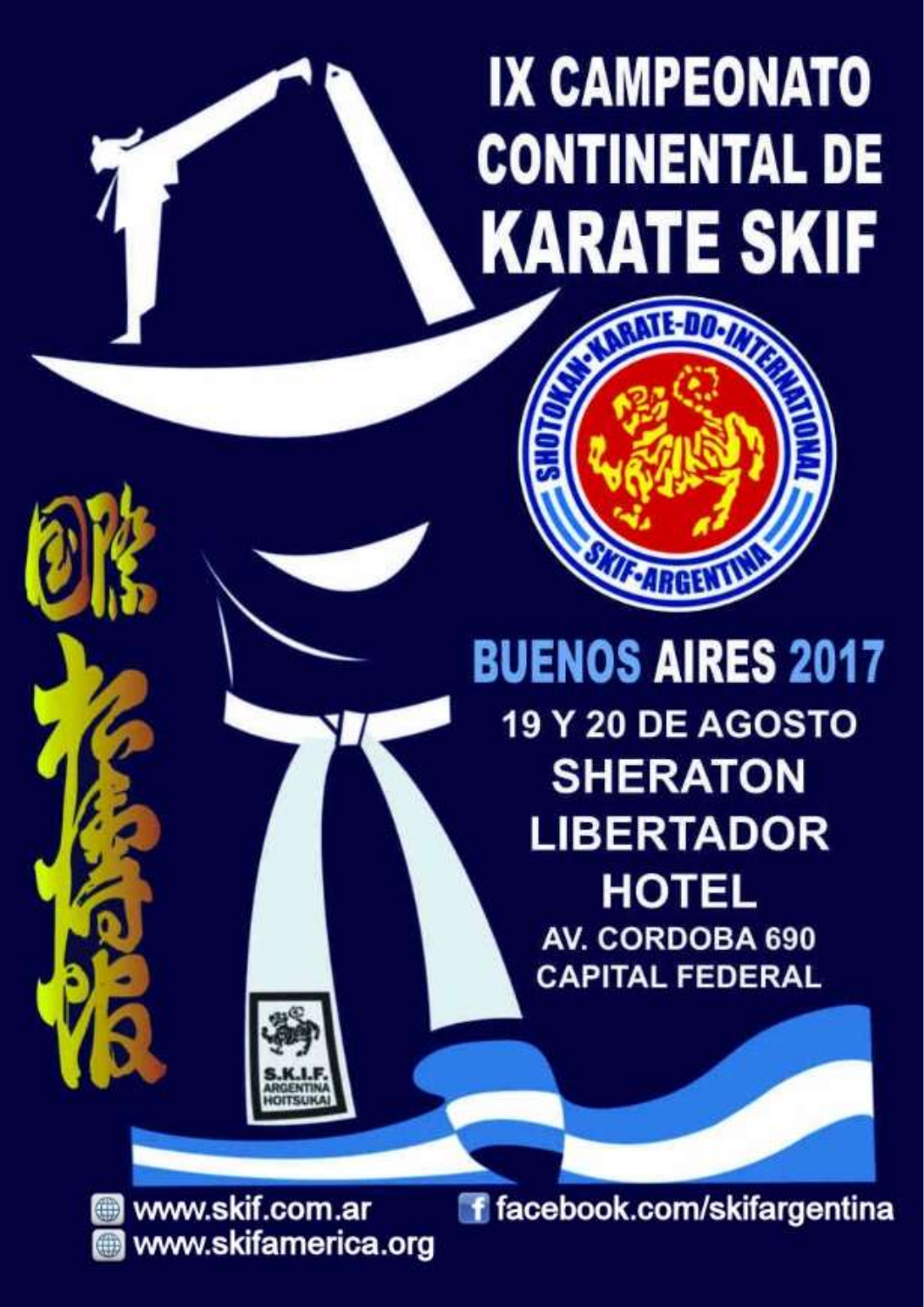## IX CAMPEONATO EN E Zл

www.skif.com.ar

www.skifamerica.org

**RESULTADOS POR TOTAL MEDALLAS**

| Cod        | Organización/País        | Oro            | <b>Plata</b>   | <b>Bronce</b>  | <b>TOTAL</b>   |
|------------|--------------------------|----------------|----------------|----------------|----------------|
| <b>URY</b> | <b>URUGUAY</b>           | 21             | 11             | 21             | 53             |
| <b>CHL</b> | <b>CHILE</b>             | 10             | 14             | 26             | 50             |
| ARG        | ARGENTINA                | 4              | 9              | 19             | 32             |
| <b>COL</b> | <b>COLOMBIA</b>          | 6              | 6              | 17             | 29             |
| <b>BRA</b> | <b>BRASIL</b>            | 6              | 5              | 12             | 23             |
| <b>MEX</b> | <b>MEXICO</b>            | 3              | 6              | 6              | 15             |
| <b>PAN</b> | PANAMA                   | 4              | 6              | $\overline{3}$ | 13             |
| <b>DOM</b> | <b>DOMINICANA</b>        | $\overline{2}$ | 3              | 5              | 10             |
| VEN        | VENEZUELA                | $\overline{2}$ | 3              | 5              | 10             |
| <b>CRI</b> | <b>COSTA RICA</b>        | 5              | $\Omega$       | 3              | 8              |
| <b>PRY</b> | PARAGUAY                 | $\overline{2}$ | $\overline{4}$ | $\mathbf{1}$   | $\overline{7}$ |
| PRI        | PUERTO RICO              | $\overline{2}$ | $\Omega$       | $\mathbf{1}$   | 3              |
| <b>PER</b> | $\equiv$<br>PERÚ<br>55   | $\mathbf{1}$   | 1              | $\mathbf{1}$   | 3              |
| <b>BOL</b> | <b>BOLIVIA</b>           | 1              | $\mathbf{1}$   | $\mathbf 0$    | $\overline{2}$ |
| <b>TTO</b> | <b>TRINIDAD Y TOBAGO</b> | 0              | 0              | $\pmb{0}$      | $\overline{0}$ |
|            | <b>AF-ARG</b>            |                |                |                |                |

**RESULTADOS FORMATO OLIMPICO**

| Cod        | Organización/País | Oro            | Plata        | <b>Bronce</b> | <b>TOTAL</b>   |
|------------|-------------------|----------------|--------------|---------------|----------------|
| <b>URY</b> | <b>URUGUAY</b>    | 21             | 11           | 21            | 53             |
| <b>CHL</b> | <b>CHILE</b>      | 10             | 14           | 26            | 50             |
| <b>COL</b> | <b>COLOMBIA</b>   | 6              | 6            | 17            | 29             |
| <b>BRA</b> | <b>BRASIL</b>     | 6              | 5            | 12            | 23             |
| <b>CRI</b> | <b>COSTA RICA</b> | 5              | $\Omega$     | 3             | 8              |
| ARG        | ARGENTINA         | 4              | 9            | 19            | 32             |
| <b>PAN</b> | PANAMA            | 4              | 6            | 3             | 13             |
| <b>MEX</b> | <b>MEXICO</b>     | 3              | 6            | 6             | 15             |
| <b>PRY</b> | PARAGUAY          | $\overline{2}$ | 4            | 1             | 7              |
| <b>DOM</b> | <b>DOMINICANA</b> | $\overline{2}$ | 3            | 5             | 10             |
| <b>VEN</b> | VENEZUELA         | $\overline{2}$ | 3            | 5             | 10             |
| PRI        | PUERTO RICO       | $\overline{2}$ | $\Omega$     | $\mathbf{1}$  | 3              |
| PER        | PERÚ              | $\mathbf{1}$   | $\mathbf{1}$ | 1             | 3              |
| <b>BOL</b> | <b>BOLIVIA</b>    | $\mathbf{1}$   | $\mathbf{1}$ | $\mathbf 0$   | $\overline{2}$ |
| TTO        | TRINIDAD Y TOBAGO | 0              | 0            | 0             | 0              |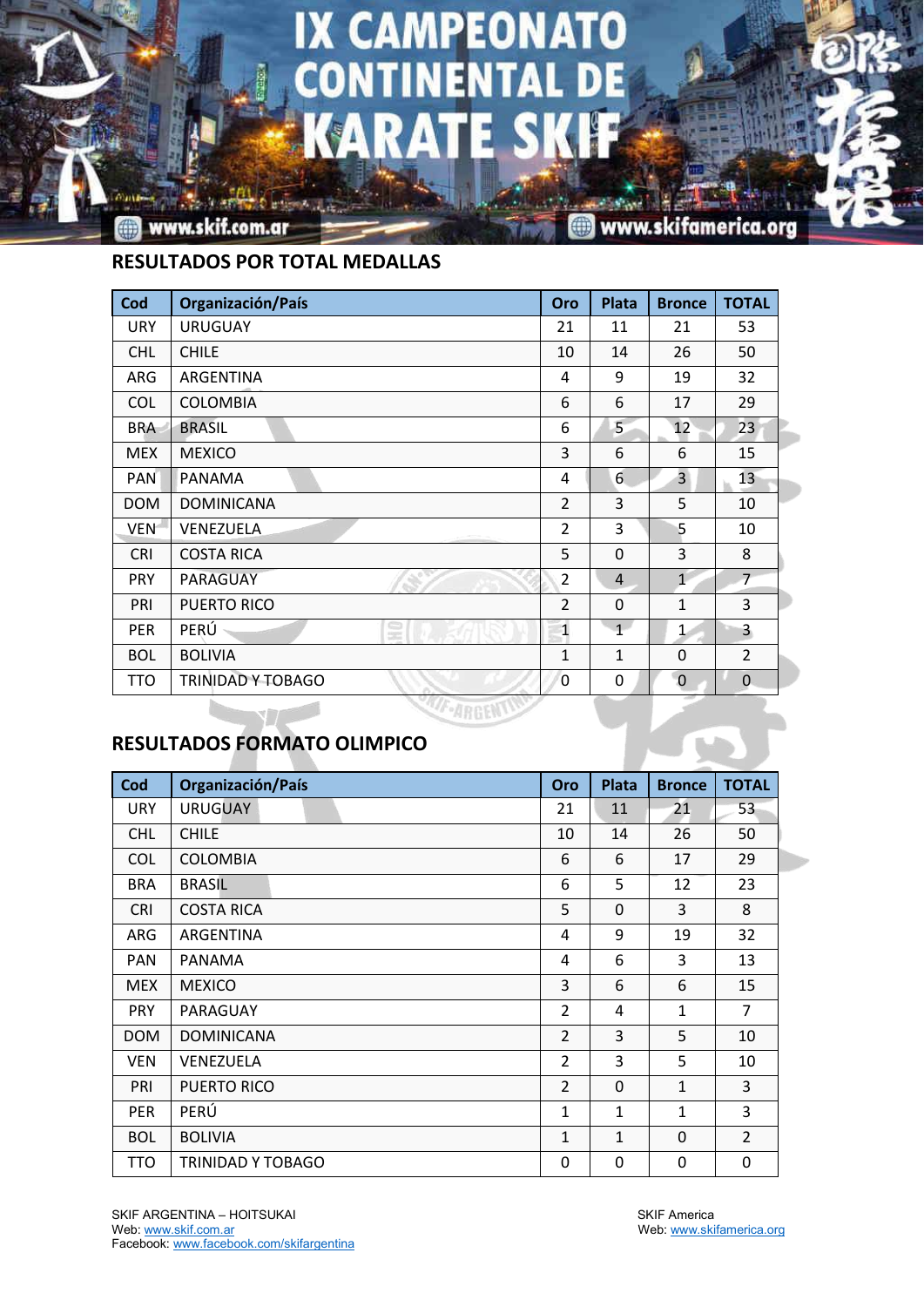## **RESULTADOS POR CATEGORIA**

| VEN - SANTIAGO DE ABREU DE ABREU<br>Oro<br>Plata<br><b>PAN - ADRIAN ARCIA</b><br><b>Bronce</b><br><b>VEN - IGNACIO JUAN RIOS PEREZ</b><br><b>DOM - ABRAHAM TRUJILLO</b><br><b>Bronce</b><br>1 - KUMITE HASTA 8 AÑOS MASCULINO HASTA 6TO KYU<br><b>PAN - ADRIAN ARCIA</b><br>Oro<br><b>Plata</b><br><b>VEN - SANTIAGO DE ABREU DE ABREU</b><br>ARG - MARTIN BANEGA<br><b>Bronce</b><br><b>DOM - ABRAHAM TRUJILLO</b><br><b>Bronce</b><br>2 - KATA HASTA 8 AÑOS FEMENINO HASTA 6TO KYU<br><b>URY - CAMILA COLMAN</b><br>Oro<br>Plata<br><b>URY - MACARENA MARQUES</b><br><b>Bronce</b><br>ARG - SABRINA BANEGA<br><b>Bronce</b><br>COL - ISABEL SOFIA MEJIA BOHORQUEZ<br>3 - KATA HASTA 8 AÑOS MIXTO DESDE 5TO KYU<br><b>PAN - DAVID CUNNINGHAN</b><br>Oro<br><b>Plata</b><br>DOM - LUIS ANGEL CASADO<br>CHL - MARIANA MELGAREJO MARTINEZ<br><b>Bronce</b> |  |  |
|----------------------------------------------------------------------------------------------------------------------------------------------------------------------------------------------------------------------------------------------------------------------------------------------------------------------------------------------------------------------------------------------------------------------------------------------------------------------------------------------------------------------------------------------------------------------------------------------------------------------------------------------------------------------------------------------------------------------------------------------------------------------------------------------------------------------------------------------------------|--|--|
|                                                                                                                                                                                                                                                                                                                                                                                                                                                                                                                                                                                                                                                                                                                                                                                                                                                          |  |  |
|                                                                                                                                                                                                                                                                                                                                                                                                                                                                                                                                                                                                                                                                                                                                                                                                                                                          |  |  |
|                                                                                                                                                                                                                                                                                                                                                                                                                                                                                                                                                                                                                                                                                                                                                                                                                                                          |  |  |
|                                                                                                                                                                                                                                                                                                                                                                                                                                                                                                                                                                                                                                                                                                                                                                                                                                                          |  |  |
|                                                                                                                                                                                                                                                                                                                                                                                                                                                                                                                                                                                                                                                                                                                                                                                                                                                          |  |  |
|                                                                                                                                                                                                                                                                                                                                                                                                                                                                                                                                                                                                                                                                                                                                                                                                                                                          |  |  |
|                                                                                                                                                                                                                                                                                                                                                                                                                                                                                                                                                                                                                                                                                                                                                                                                                                                          |  |  |
|                                                                                                                                                                                                                                                                                                                                                                                                                                                                                                                                                                                                                                                                                                                                                                                                                                                          |  |  |
|                                                                                                                                                                                                                                                                                                                                                                                                                                                                                                                                                                                                                                                                                                                                                                                                                                                          |  |  |
|                                                                                                                                                                                                                                                                                                                                                                                                                                                                                                                                                                                                                                                                                                                                                                                                                                                          |  |  |
|                                                                                                                                                                                                                                                                                                                                                                                                                                                                                                                                                                                                                                                                                                                                                                                                                                                          |  |  |
|                                                                                                                                                                                                                                                                                                                                                                                                                                                                                                                                                                                                                                                                                                                                                                                                                                                          |  |  |
|                                                                                                                                                                                                                                                                                                                                                                                                                                                                                                                                                                                                                                                                                                                                                                                                                                                          |  |  |
|                                                                                                                                                                                                                                                                                                                                                                                                                                                                                                                                                                                                                                                                                                                                                                                                                                                          |  |  |
|                                                                                                                                                                                                                                                                                                                                                                                                                                                                                                                                                                                                                                                                                                                                                                                                                                                          |  |  |
|                                                                                                                                                                                                                                                                                                                                                                                                                                                                                                                                                                                                                                                                                                                                                                                                                                                          |  |  |
|                                                                                                                                                                                                                                                                                                                                                                                                                                                                                                                                                                                                                                                                                                                                                                                                                                                          |  |  |
|                                                                                                                                                                                                                                                                                                                                                                                                                                                                                                                                                                                                                                                                                                                                                                                                                                                          |  |  |
| BRA - ARTHUR MONTEIRO PEREIRA DA SILVA<br><b>Bronce</b>                                                                                                                                                                                                                                                                                                                                                                                                                                                                                                                                                                                                                                                                                                                                                                                                  |  |  |
| 3 - KUMITE HASTA 8 AÑOS MIXTO DESDE 5TO KYU                                                                                                                                                                                                                                                                                                                                                                                                                                                                                                                                                                                                                                                                                                                                                                                                              |  |  |
| <b>DOM - LUIS ANGEL CASADO</b><br>Oro                                                                                                                                                                                                                                                                                                                                                                                                                                                                                                                                                                                                                                                                                                                                                                                                                    |  |  |
| <b>Plata</b><br><b>PAN - DAVID CUNNINGHAN</b>                                                                                                                                                                                                                                                                                                                                                                                                                                                                                                                                                                                                                                                                                                                                                                                                            |  |  |
| CHL - MARIANA MELGAREJO MARTINEZ<br><b>Bronce</b>                                                                                                                                                                                                                                                                                                                                                                                                                                                                                                                                                                                                                                                                                                                                                                                                        |  |  |
| <b>PAN - ANTONIO MURILLO</b><br><b>Bronce</b>                                                                                                                                                                                                                                                                                                                                                                                                                                                                                                                                                                                                                                                                                                                                                                                                            |  |  |
| 5 - KATA 9 - 11 AÑOS MÁSCULINO HASTA 6TO KYU                                                                                                                                                                                                                                                                                                                                                                                                                                                                                                                                                                                                                                                                                                                                                                                                             |  |  |
| VEN - PITA MENDEZ ANDRES ABRAHAM<br>Oro                                                                                                                                                                                                                                                                                                                                                                                                                                                                                                                                                                                                                                                                                                                                                                                                                  |  |  |
| <b>DOM - ANDRES ALBERTO CAMPOS</b><br><b>Plata</b>                                                                                                                                                                                                                                                                                                                                                                                                                                                                                                                                                                                                                                                                                                                                                                                                       |  |  |
| <b>Bronce</b><br>URY - ANDRES SUAREZ                                                                                                                                                                                                                                                                                                                                                                                                                                                                                                                                                                                                                                                                                                                                                                                                                     |  |  |
| URY - JUAN SALVADOR SILVA<br><b>Bronce</b>                                                                                                                                                                                                                                                                                                                                                                                                                                                                                                                                                                                                                                                                                                                                                                                                               |  |  |
| 5 - KUMITE 9-11 AÑOS MASCULINO HASTA 6TO KYU                                                                                                                                                                                                                                                                                                                                                                                                                                                                                                                                                                                                                                                                                                                                                                                                             |  |  |
| <b>DOM - ANDRES ALBERTO CAMPOS</b><br><b>Oro</b>                                                                                                                                                                                                                                                                                                                                                                                                                                                                                                                                                                                                                                                                                                                                                                                                         |  |  |
| Plata<br><b>URY - ANDRES SUAREZ</b>                                                                                                                                                                                                                                                                                                                                                                                                                                                                                                                                                                                                                                                                                                                                                                                                                      |  |  |
| ARG - NAHUEL ALBRECHT<br><b>Bronce</b>                                                                                                                                                                                                                                                                                                                                                                                                                                                                                                                                                                                                                                                                                                                                                                                                                   |  |  |
| <b>PAN - BREINERS PINTO</b><br><b>Bronce</b>                                                                                                                                                                                                                                                                                                                                                                                                                                                                                                                                                                                                                                                                                                                                                                                                             |  |  |
| 6 - KATA 9 - 11 AÑOS FEMENINO HASTA 6TO KYU                                                                                                                                                                                                                                                                                                                                                                                                                                                                                                                                                                                                                                                                                                                                                                                                              |  |  |
| <b>CHL - ANAYS AVALOS NARBONA</b><br><b>Oro</b>                                                                                                                                                                                                                                                                                                                                                                                                                                                                                                                                                                                                                                                                                                                                                                                                          |  |  |
| Plata<br>ARG - KAREN ALTAMIRANO                                                                                                                                                                                                                                                                                                                                                                                                                                                                                                                                                                                                                                                                                                                                                                                                                          |  |  |
| <b>CHL - VALENTINA ARAYA OLAVE</b><br><b>Bronce</b>                                                                                                                                                                                                                                                                                                                                                                                                                                                                                                                                                                                                                                                                                                                                                                                                      |  |  |
| <b>Bronce</b><br>CHL - ARACELY AVALOS NARBONA                                                                                                                                                                                                                                                                                                                                                                                                                                                                                                                                                                                                                                                                                                                                                                                                            |  |  |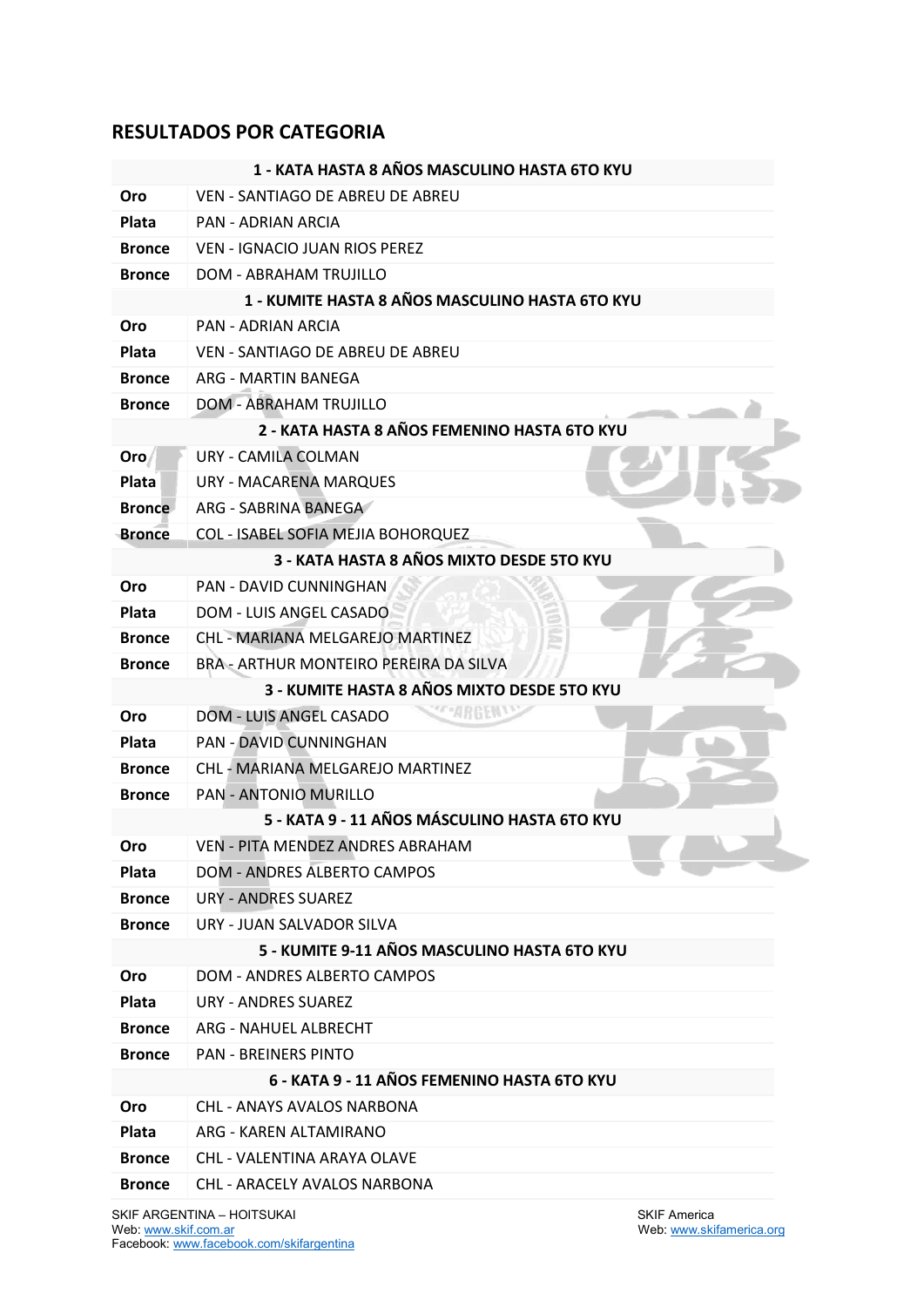|               | 6 - KUMITE 9-11 AÑOS FEMENINO HASTA 6TO KYU   |
|---------------|-----------------------------------------------|
| Oro           | ARG - RENATA ALTIERI                          |
| Plata         | CHL - ANAYS AVALOS NARBONA                    |
| <b>Bronce</b> | ARG - ESTEFANIA RUIZ DIAZ                     |
| <b>Bronce</b> | CHL - VALENTINA ARAYA OLAVE                   |
|               | 7 - KATA 9 - 11 AÑOS MÁSCULINO DESDE 5TO KYU  |
| Oro           | <b>COL - ADRIAN SANTIAGO CORREDOR ROJAS</b>   |
| Plata         | COL - CRISTIAN ENRIQUE BARON BERNAL           |
| <b>Bronce</b> | <b>CHL - OSCAR PAZ MAUREIRA</b>               |
| <b>Bronce</b> | PER - SERGIO GABRIEL VASQUEZ HUAMAN           |
|               | 7 - KUMITE 9-11 AÑOS MASCULINO DESDE 5TO KYU  |
| Oro           | <b>URY - TOMAS DOTTA</b>                      |
| Plata         | <b>CHL - OSCAR PAZ MAUREIRA</b>               |
| <b>Bronce</b> | <b>COL - CRISTIAN ENRIQUE BARON BERNAL</b>    |
| <b>Bronce</b> | <b>DOM - RAFAEL TRUJILLO</b>                  |
|               | 8 - KATA 9 - 11 AÑOS FEMENINO DESDE 5TO KYU   |
| Oro           | <b>COL - MARIANA SOFIA MOLANO RUBIANO</b>     |
| Plata         | PER - ALEXANDRA SOFIA VALDIVIA MONZON         |
| <b>Bronce</b> | URY - TRIANA PEREZ                            |
| <b>Bronce</b> | <b>CHL - ROCIO ZAMORANO VALDEBENITO</b>       |
|               | 8 - KUMITE 9-11 AÑOS FEMENINO DESDE 5TO KYU   |
| Oro           | <b>URY - TRIANA PEREZ</b>                     |
| Plata         | CHL-ROCIO ZAMORANO VALDEBENITO                |
| <b>Bronce</b> | MEX - GUADALUPE GARCÍA                        |
|               | 9 - KATA 12 - 13 AÑOS MASCULINO HASTA 6TO KYU |
| Oro           | CHL - SEBASTIAN ARNES ALMEIDA                 |
| Plata         | <b>ARG - MARTIN PAPASIDERO</b>                |
| <b>Bronce</b> | <b>URY - BRUNO MODERNELL</b>                  |
| <b>Bronce</b> | <b>CHL - MATTEW OLATE ARAYA</b>               |
|               | 9 - KUMITE 12-13 AÑOS MASCULINO HASTA 6TO KYU |
| Oro           | ARG - MARTIN PAPASIDERO                       |
| Plata         | URY - BRUNO MODERNELL                         |
| <b>Bronce</b> | URY - MAURICIO CASTRO                         |
| <b>Bronce</b> | ARG - TOMÁS TELLA                             |
|               | 10 - KATA 12 - 13 AÑOS FEMENINO HASTA 6TO KYU |
| Oro           | URY - VALENTINA CONZE                         |
| <b>Plata</b>  | <b>CHL - DENYSSE AVALOS NARBONA</b>           |
| <b>Bronce</b> | URY - PAULINA MARQUES                         |
| <b>Bronce</b> | URY - AILE MOREIRA                            |
|               |                                               |
|               |                                               |
|               |                                               |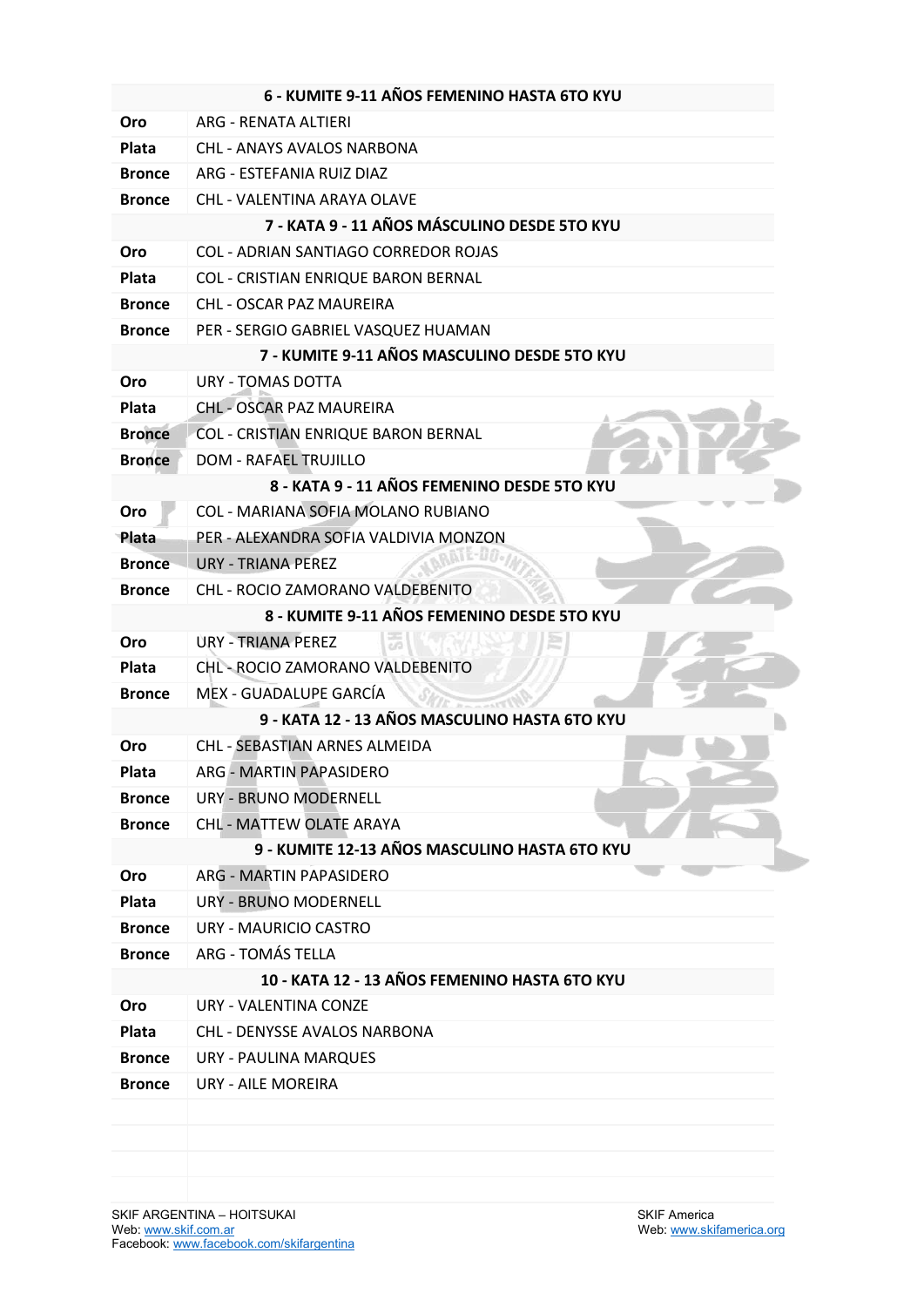|               | 10 - KUMITE 12-13 AÑOS FEMENINO HASTA 6TO KYU  |
|---------------|------------------------------------------------|
| Oro           | URY - VALENTINA CONZE                          |
| <b>Plata</b>  | <b>CHL - DENYSSE AVALOS NARBONA</b>            |
| <b>Bronce</b> | URY - VALENTINA CASAS                          |
| <b>Bronce</b> | <b>ARG - KATERINE GILBERT</b>                  |
|               | 11 - KATA 12 - 13 AÑOS MASCULINO DESDE 5TO KYU |
| <b>Bronce</b> | VEN - GABRIEL ALEJANDRO TORRES BEQUER          |
| <b>Bronce</b> | VEN - GIAN PIER GAMEZ SCIOSCIA                 |
| <b>Bronce</b> | URY - AGUSTIN VENTURINO                        |
| <b>Bronce</b> | <b>DOM - GUILLERMO QUINONES</b>                |
|               | 11 - KUMITE 12-13 AÑOS MASCULINO DESDE 5TO KYU |
| <b>Oro</b>    | BRA - DENIR GOMES PEREIRA DA SILVA             |
| <b>Plata</b>  | VEN - GABRIEL ALEJANDRO TORRES BEQUER          |
| <b>Bronce</b> | <b>ARG - URIEL CAPUCCIO</b>                    |
| <b>Bronce</b> | <b>DOM - GUILLERMO QUINONES</b>                |
|               | 12 - KATA 12 - 13 AÑOS FEMENINO DESDE 5TO KYU  |
| Oro           | BRA - THALIA FERREIRA GERMANO DA SILVA         |
| Plata         | <b>CHL - VICTORIA CARRASCO ALARCON</b>         |
| <b>Bronce</b> | <b>CHL - NICOL JORQUERA</b>                    |
| <b>Bronce</b> | CHL - CATALINA MELGAREJO MARTINEZ              |
|               | 12 - KUMITE 12-13 AÑOS FEMENINO DESDE 5TO KYU  |
| Oro           | CHL - VICTORIA CARRASCO ALARCON                |
| Plata         | URY - ROMINA FIESCHI                           |
| <b>Bronce</b> | BRA - THALIA FERREIRA GERMANO DA SILVA         |
| <b>Bronce</b> | <b>VEN- CYNTHIA CHRISTINA RIOS PEREZ</b>       |
|               | 13 - KATA 14 - 15 AÑOS MASCULINO HASTA 6TO KYU |
| Oro           | <b>URY - JEREMIAS ALVEZ</b>                    |
| Plata         | PRY - CARLOS ENRIQUE CUSSIGH LUKJANCZUK        |
|               | 13 - KUMITE 14-15 AÑOS MASCULINO HASTA 6TO KYU |
| Oro           | URY - JEREMIAS ALVEZ                           |
| Plata         | PRY - CARLOS ENRIQUE CUSSIGH LUKJANCZUK        |
|               | 14 - KATA 14 - 15 AÑOS FEMENINO HASTA 6TO KYU  |
| Oro           | URY - LUANA CUILIGOTTI                         |
| Plata         | ARG - BRENDA NUÑEZ                             |
| <b>Bronce</b> | ARG - CAROLINA ALBA                            |
|               | 14 - KUMITE 14-15 AÑOS FEMENINO HASTA 6TO KYU  |
| <b>Oro</b>    | URY - LUANA CUILIGOTTI                         |
| Plata         | <b>ARG - SOFIA TELLIAS</b>                     |
| <b>Bronce</b> | ARG - BRENDA NUÑEZ                             |
| <b>Bronce</b> | ARG - CAROLINA ALBA                            |
|               |                                                |
|               |                                                |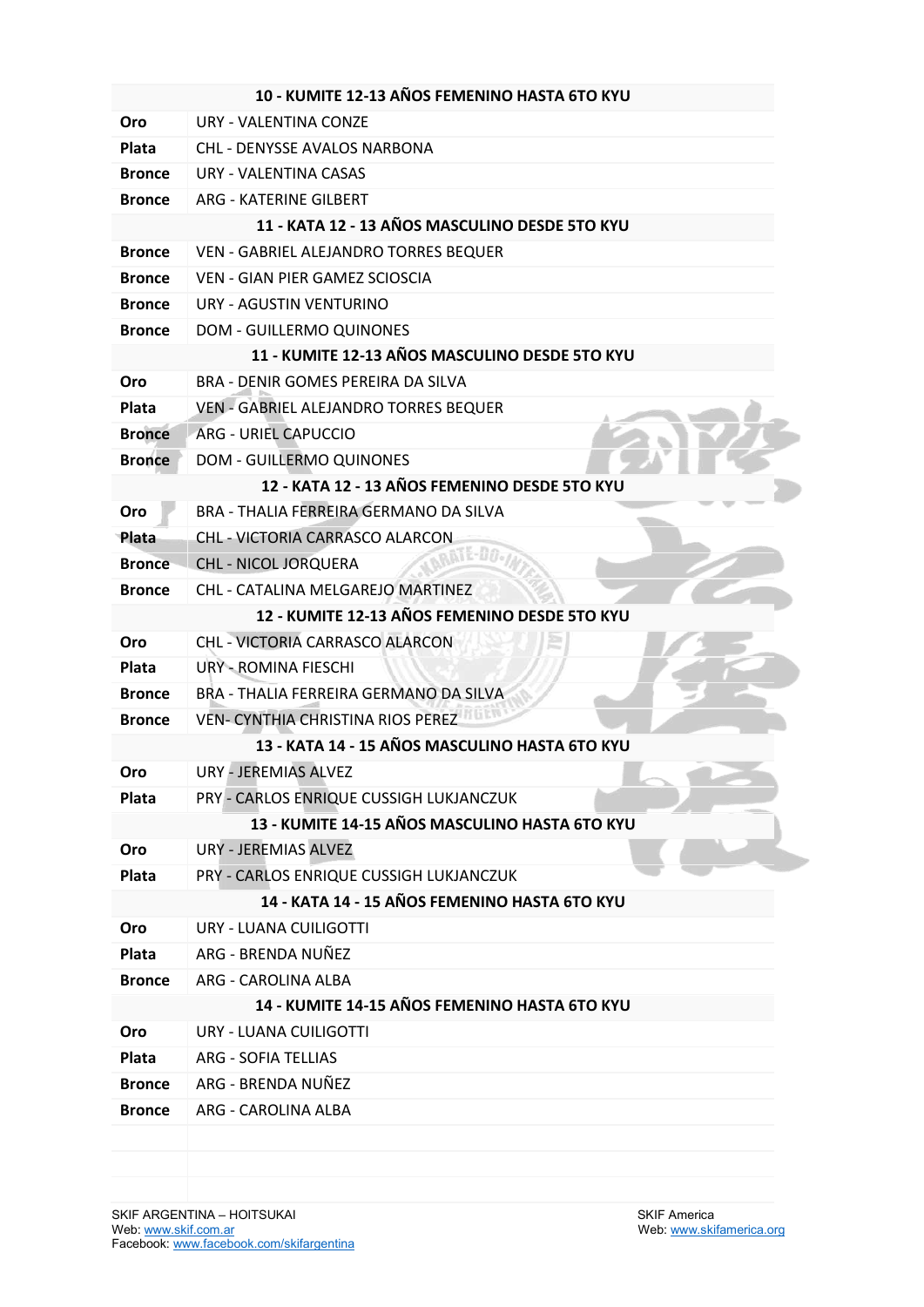|               | 15 - KATA 14 - 15 AÑOS MASCULINO DESDE 5TO KYU |
|---------------|------------------------------------------------|
| Oro           | <b>BOL - LEANDRO SUBIRABA CRUZ</b>             |
| <b>Plata</b>  | CHL - JOSE ALVARADO ALVARADO                   |
| <b>Bronce</b> | COL - CRISTIAN DAVID DAZA BOGOTA               |
| <b>Bronce</b> | <b>MEX - JORGE ARON BORUNDA</b>                |
|               | 15 - KUMITE 14-15 AÑOS MASCULINO DESDE 5TO KYU |
| Oro           | PRY - JESÚS SERVÍN                             |
| <b>Plata</b>  | <b>BOL - LEANDRO SUBIRABA CRUZ</b>             |
| <b>Bronce</b> | URY - FACUNDO DA SILVA                         |
| <b>Bronce</b> | URY - IGNACIO TEXEIRA                          |
|               | 16 - KATA 14 - 15 AÑOS FEMENINO DESDE 5TO KYU  |
| Oro           | CRI - KYLIE JOYCE SOLIS BEARDSLEY              |
| Plata         | <b>VEN - SOPHIE CONTRERAS</b>                  |
| <b>Bronce</b> | <b>CHL - DENISSE CONCHA VALENZUELA</b>         |
| <b>Bronce</b> | CHL - JAVIERA GALLARDO SANHUEZA                |
|               | 16 - KUMITE 14-15 AÑOS FEMENINO DESDE 5TO KYU  |
| Oro           | CRI - KYLIE JOYCE SOLIS BEARDSLEY              |
| <b>Plata</b>  | <b>COL - AURA STEFANY PEREZ VERA</b>           |
| <b>Bronce</b> | <b>URY - YAMILA RODRIGUEZ</b>                  |
| <b>Bronce</b> | <b>VEN - SOPHIE CONTRERAS</b>                  |
|               | 17 - KATA 16 - 17 AÑOS MASCULINO HASTA 6TO KYU |
| Oro           | BRA - RODRIGO OLIVEIRA DE SOUSA                |
| Plata         | URY - LUCAS LIMIDO                             |
| <b>Bronce</b> | ARG - BRANDON OLIVERA                          |
|               | 17 - KUMITE 16-17 AÑOS MASCULINO HASTA 6TO KYU |
| Oro           | <b>URY - LUCAS LIMIDO</b>                      |
| Plata         | <b>ARG - BRANDON OLIVERA</b>                   |
| <b>Bronce</b> | <b>BRA - RODRIGO OLIVEIRA DE SOUSA</b>         |
|               | 19 - KATA 16 - 17 AÑOS MASCULINO DESDE 5TO KYU |
| Oro           | COL - CHRISTIAN MAURICIO CASTELBLANCO CAMARGO  |
|               |                                                |
| Plata         | <b>BRA - AYALLA BOTELHO ANDRADE MARTINS</b>    |
| <b>Bronce</b> | <b>CHL - LUIS OCHOA RIVAS</b>                  |
| <b>Bronce</b> | COL - OSCAR DAVID BERNAL MONTOYA               |
|               | 19 - KUMITE 16-17 AÑOS MASCULINO DESDE 5TO KYU |
| Oro           | CHL - DIEGO CANALES HUENTECURA                 |
| Plata         | PRY - AGUSTÍN MARTINEZ                         |
| <b>Bronce</b> | URY - NICOLAS DECIA                            |
| <b>Bronce</b> | URY - TADEO PINI                               |
|               |                                                |
|               |                                                |
|               |                                                |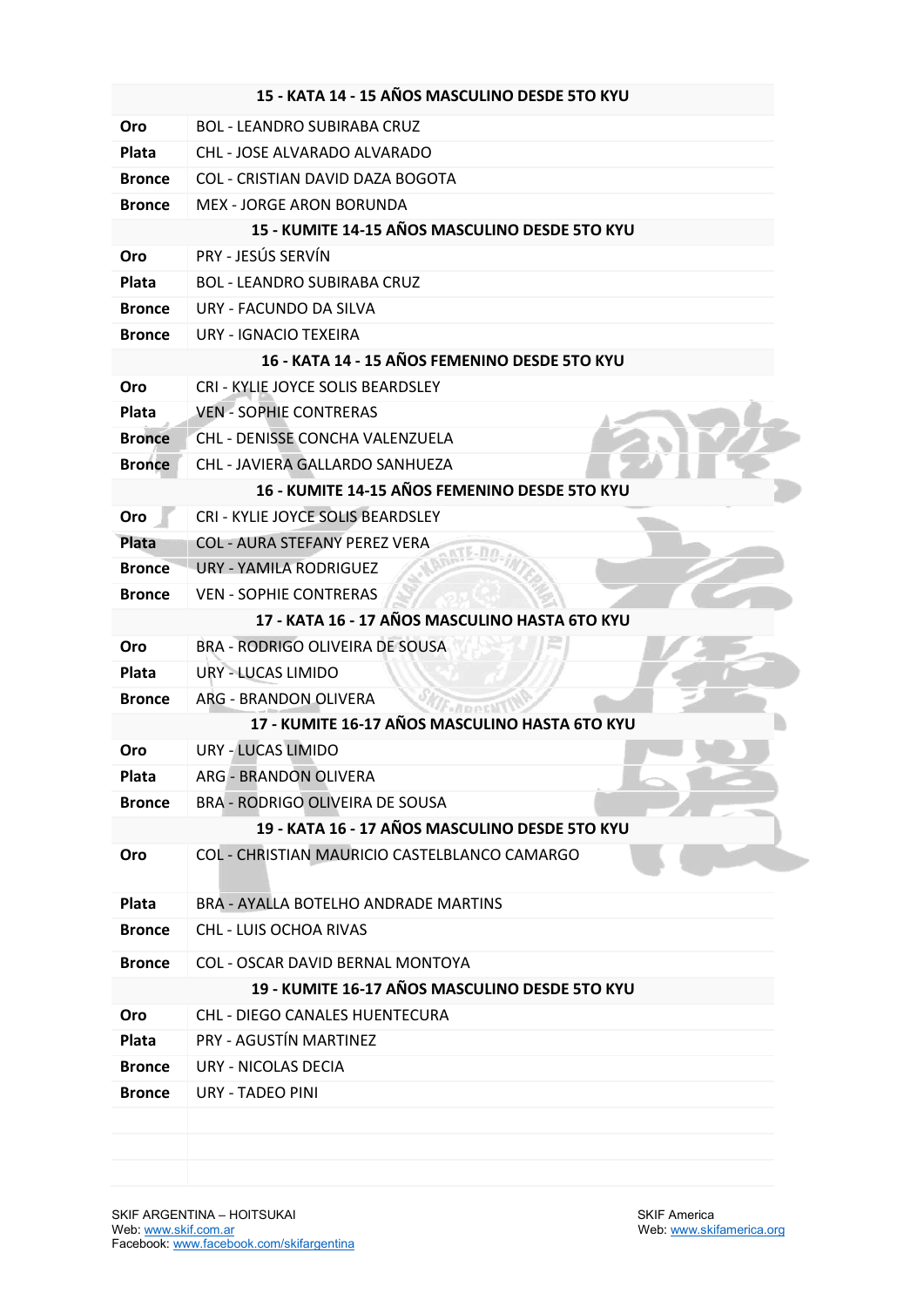|               | 20 - KATA 16 - 17 AÑOS FEMENINO DESDE 5TO KYU                |
|---------------|--------------------------------------------------------------|
| Oro           | <b>PAN - ALANIS CARRERA</b>                                  |
| Plata         | COL - LAURA DAYAN VILLANUEVA                                 |
| <b>Bronce</b> | CHL - NICOL FAJARDO ACEVEDO                                  |
| <b>Bronce</b> | <b>PRI - JANESSA FONSECA</b>                                 |
|               | 20 - KUMITE 16-17 AÑOS FEMENINO DESDE 5TO KYU                |
| <b>Oro</b>    | PRI - JANESSA FONSECA                                        |
| <b>Plata</b>  | <b>PAN - ALANIS CARRERA</b>                                  |
| <b>Bronce</b> | CHL - NICOL FAJARDO ACEVEDO                                  |
| <b>Bronce</b> | <b>COL - LAURA DAYAN VILLANUEVA</b>                          |
|               | 21 - KATA 18 - 35 AÑOS MASCULINO HASTA 4TO KYU               |
| <b>Oro</b>    | COL - YEISSON DAVID SALAMANCA GONZALEZ                       |
| <b>Plata</b>  | <b>COL - JUAN DIEGO DE CASTRO</b>                            |
| <b>Bronce</b> | CHL - ANDRÉS MELIÑIR GARRIDO                                 |
| <b>Bronce</b> | <b>COL - JHONY SANTIAGO TELLEZ MERCHAN</b>                   |
|               | 21 - KUMITE 18-35 AÑOS MASCULINO HASTA 4TO KYU               |
| Oro           | CHL - ANDRÉS MELIÑIR GARRIDO                                 |
| Plata         | <b>COL - JUAN DIEGO DE CASTRO</b>                            |
| <b>Bronce</b> | <b>COL - YEISSON DAVID SALAMANCA GONZALEZ</b>                |
| <b>Bronce</b> | COL - RAMÓN ALEJANDRO PALACIO ARCILA                         |
|               | 22 - KATA 18 - 35 AÑOS FEMENINO HASTA 4TO KYU                |
| Oro           | <b>CHL - JAVIERA LAURIE MARDONES</b>                         |
| Plata         | URY - MELANIE CUILIGOTTI                                     |
| <b>Bronce</b> | ARG - ANDRFA SORIA                                           |
| <b>Bronce</b> | <b>CHL - BARBARA TORRES JORQUERA</b>                         |
|               | 22 - KUMITE 18-35 AÑOS FEMENINO HASTA 4TO KYU                |
| Oro           | URY - MELANIE CUILIGOTTI                                     |
| <b>Plata</b>  | <b>CHL - NICOLE INZUNZA NAVARRO</b>                          |
| <b>Bronce</b> | <b>URY - MARTINA ALVEZ</b>                                   |
| <b>Bronce</b> | CHL - BARBARA TORRES JORQUERA                                |
|               | 23 - KATA 18 - 35 AÑOS MASCULINO DESDE 3TO HASTA 1ER KYU     |
| Oro           | <b>MEX - CARLOS FLORES</b>                                   |
| Plata         | BRA - ELISON BRENO PEREIRA VIANA                             |
| <b>Bronce</b> | <b>COL - JUAN SEBASTIAN CRUZ VELEZ</b>                       |
| <b>Bronce</b> | <b>COL - JAIME EDUARDO GAITAN VILLADA</b>                    |
|               | 23 - KUMITE 18-35 AÑOS MASCULINO DESDE 3ER KYU HASTA 1ER KYU |
| Oro           | <b>URY - FABIAN CABANO</b>                                   |
| Plata         | <b>MEX - CARLOS FLORES</b>                                   |
| <b>Bronce</b> | COL - KEVIN VELANDIA MEJIA                                   |
| <b>Bronce</b> | <b>COL - STEVEN ARCILA ARBELAEZ</b>                          |
|               |                                                              |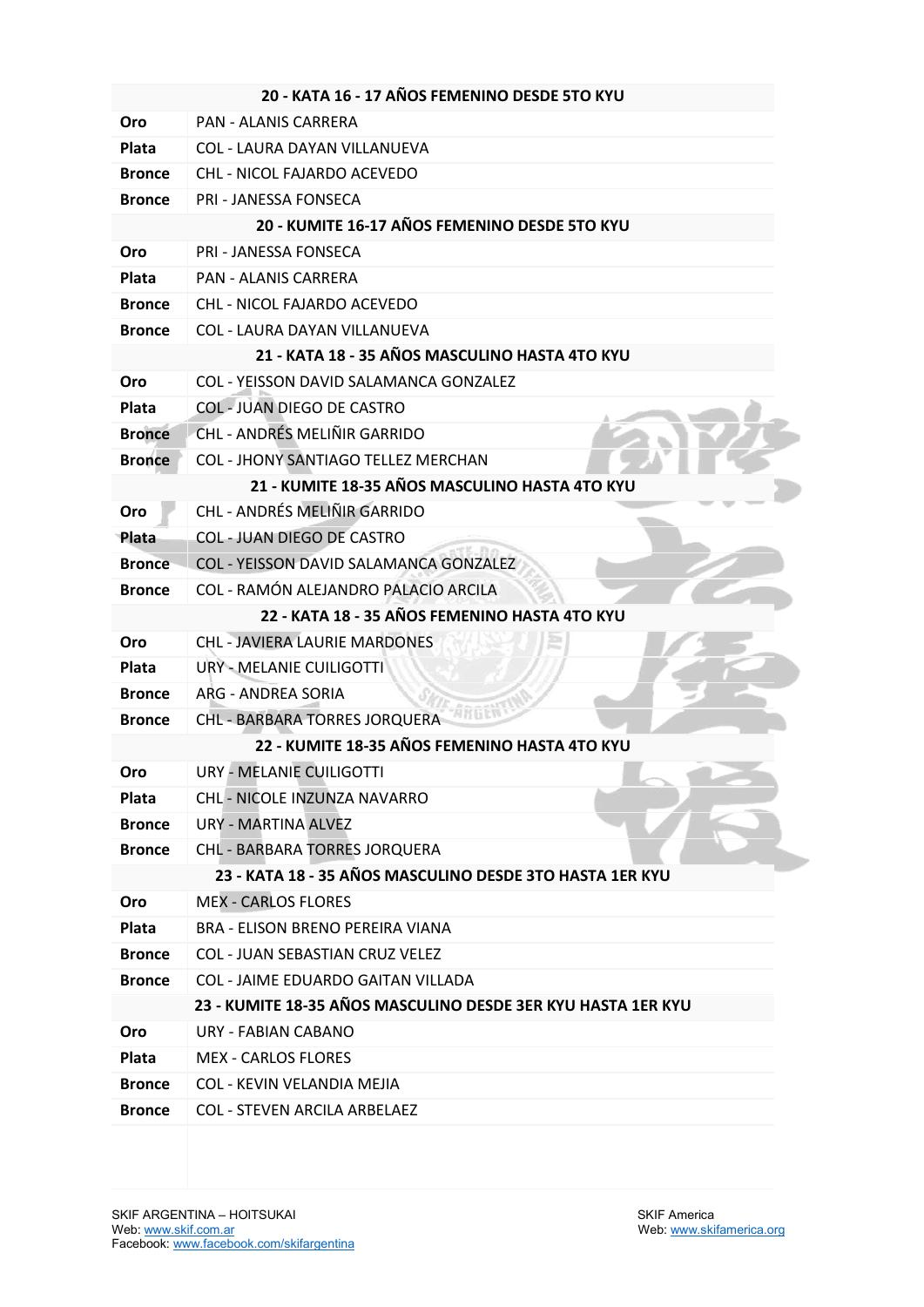|               | 24 - KATA 18 - 35 AÑOS FEMENINO DESDE 3ER HASTA 1ER KYU     |
|---------------|-------------------------------------------------------------|
| Oro           | COL - ANDREA GARCIA PATIÑO                                  |
| Plata         | <b>COL - DANIELA CRUZ VELEZ</b>                             |
| <b>Bronce</b> | CRI - MARIA JOSE GRANADOS RAMIREZ                           |
| <b>Bronce</b> | <b>COL - INGRID LORENA CORTAZAR MARTINEZ</b>                |
|               | 24 - KUMITE 18-35 AÑOS FEMENINO DESDE 3ER KYU HASTA 1ER KYU |
| Oro           | CRI - MARIA JOSE GRANADOS RAMIREZ                           |
| Plata         | <b>PRY - LARISA BOGADO</b>                                  |
| <b>Bronce</b> | <b>COL - INGRID LORENA CORTAZAR MARTINEZ</b>                |
| <b>Bronce</b> | <b>COL - MARÍA ISABEL HORTUA BETANCUR</b>                   |
|               | 25 - KATA 18 - 35 AÑOS MASCULINO DANES                      |
| Oro           | PER - JHON EDGAR TREBEJO FERNANDEZ                          |
| Plata         | CHL - JUAN CARRILLO GUZMÁN                                  |
| <b>Bronce</b> | CRI - GABRIEL NICOLAS VARGAS HERNANDEZ                      |
| <b>Bronce</b> | MEX - HECTOR DANIEL VALENCIA                                |
|               | 25 - KUMITE 18-35 AÑOS MASCULINO DANES -65KG                |
| Oro           | <b>PRI - LUIS TORRES</b>                                    |
| Plata         | <b>DOM - GIORIBERT MORENO</b>                               |
| <b>Bronce</b> | <b>ARG - NAHUEL PORCEL</b>                                  |
| <b>Bronce</b> | CHL - PATRICIO ROCHAT MELEHUECHÚN                           |
|               | 26 - KATA 18 - 35 AÑOS FEMENINO DANES                       |
| Oro           | CRI - DEBORA JOSÉ VARGAS VILLALOBOS                         |
| Plata         | <b>CHL - PAULA CARDENAS ZAPATA</b>                          |
| <b>Bronce</b> | COL - KAREN YULIANA ALMANZAR MEJIA                          |
| <b>Bronce</b> | <b>COL - INGRID TATIANA MARÍN PULIDO</b>                    |
|               | 26 - KUMITE 18-35 AÑOS FEMENINO DANES -65KG                 |
| Oro           | URY - MAGDALENA CASTILLO                                    |
| Plata         | MEX - LILIANA CASTAÑOS                                      |
| <b>Bronce</b> | BRA - RAYANE DE ALMEIDA TELES INÁCIO                        |
| <b>Bronce</b> | CRI - DEBORA JOSÉ VARGAS VILLALOBOS                         |
|               | 27 - KUMITE 18-35 AÑOS MASCULINO DANES 65KG A - 75KG        |
| Oro           | ARG - GASTÓN VAZQUEZ                                        |
| Plata         | CHL - GERARDO ALBERTO CASTILLO HODGES                       |
| <b>Bronce</b> | CHL - JEAN PAUL LEFORT                                      |
| <b>Bronce</b> | PRY - ADOL SERVÍN                                           |
|               | 28 - KUMITE 18-35 AÑOS FEMENINO DANES 65KG A - 75KG         |
| Oro           | <b>MEX - SINAÍ CANALES</b>                                  |
| Plata         | <b>BRA - LUIZA YASMIN SILVA GARCIA</b>                      |
| <b>Bronce</b> | BRA - LAIZA BIATRIZ SILVA GARCIA                            |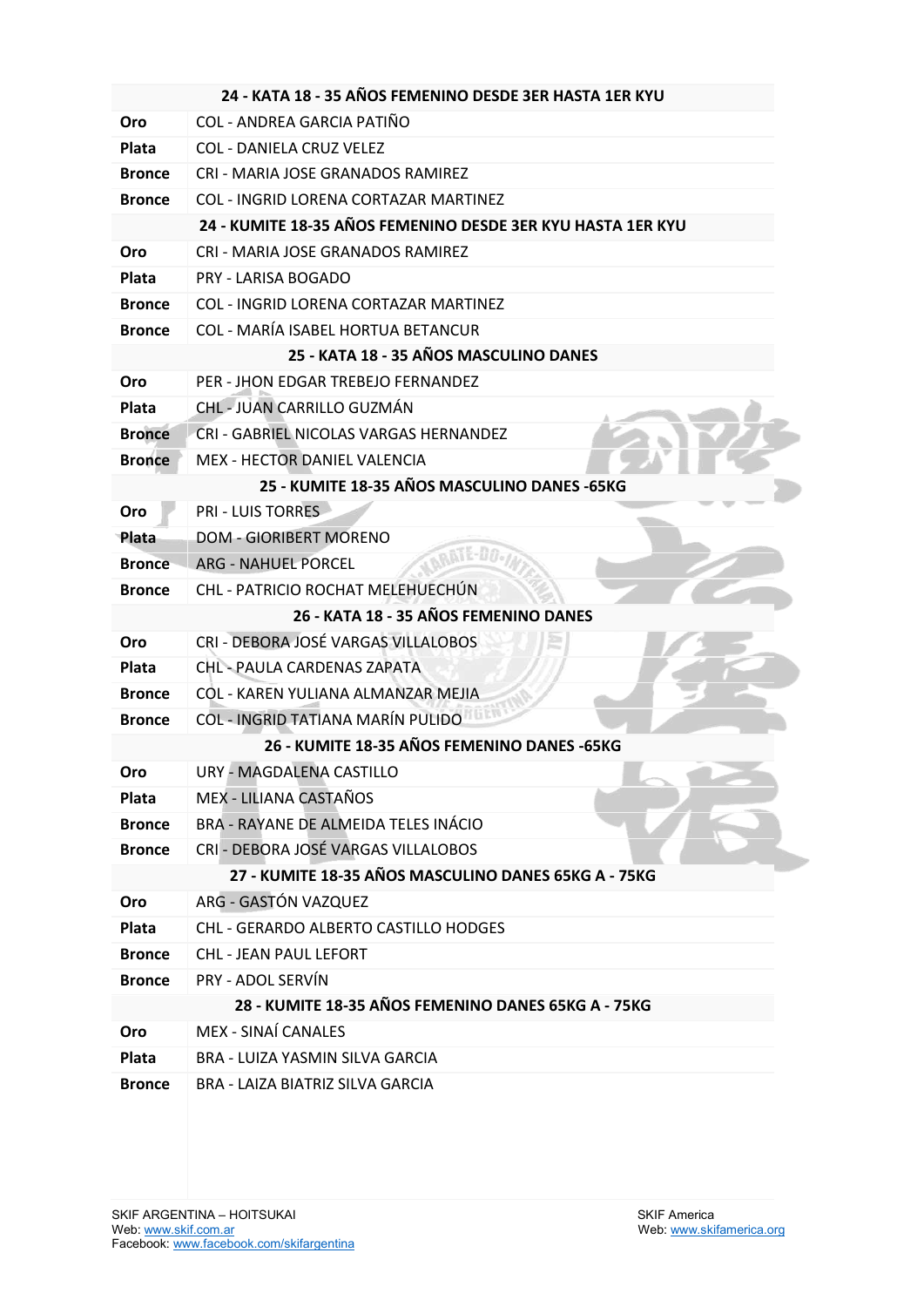|               | 29 - KUMITE 18-35 AÑOS MASCULINO DANES +75KG           |
|---------------|--------------------------------------------------------|
| Oro           | URY - JUAN MACEDO                                      |
| Plata         | CHL - BASTIAN CARRASCO ALARCÓN                         |
| <b>Bronce</b> | <b>BRA - FÁBIO DE CASTRO GOMES PASSOS</b>              |
| <b>Bronce</b> | <b>BRA - MAICON NASCIMENTO ERNESTO</b>                 |
|               | 31 - KATA 36 - 45 AÑOS MASCULINO HASTA 4TO KYU         |
| Oro           | <b>CHL - JOSE ALVARADO CORTES</b>                      |
| Plata         | <b>PAN - RUBEN ARCIA</b>                               |
| <b>Bronce</b> | <b>CHL - JUAN CARVAJAL ALVAREZ</b>                     |
| <b>Bronce</b> | PAN - ALBERTO CUNNINGHAN                               |
|               | 31 - KUMITE 36-45 AÑOS MASCULINO HASTA 4TO KYU         |
| Oro           | PAN - ALBERTO CUNNINGHAN                               |
| <b>Plata</b>  | <b>PAN - RUBEN ARCIA</b>                               |
| <b>Bronce</b> | <b>CHL - JOSE ALVARADO CORTES</b>                      |
| <b>Bronce</b> | CHL - JUAN CARVAJAL ALVAREZ                            |
|               | 32 - KUMITE 36-45 AÑOS FEMENINO HASTA 4TO KYU          |
| Oro           | BRA - KEILA SARAIVA JÚLIO                              |
| Plata         | URY - MARÍA SILVA                                      |
|               | 33 - KATA 36 - 45 AÑOS MASCULINO DESDE 3ER KYU + DANES |
| Oro           | <b>MEX - ARISTEO FLORES</b>                            |
| Plata         | MEX - GUILLERMO SALVADOR PLATA                         |
| <b>Bronce</b> | <b>URY - LEONARDO COSTA</b>                            |
| <b>Bronce</b> | ARG - MARIANO PABLO SPANO                              |
|               | 33 - KUMITE 36-45 AÑOS MASCULINO DESDE 3ER KYU + DANES |
| Oro           | <b>URY - LEONARDO COSTA</b>                            |
| Plata         | MEX - GUILLERMO SALVADOR PLATA                         |
| <b>Bronce</b> | URY - PABLO MOCCHI                                     |
| <b>Bronce</b> | BRA - DENIR GOMES PEREIRA DA SILVA                     |
|               | 35 - KATA 46 - 55 AÑOS MASCULINO HASTA 4TO KYU         |
| <b>Oro</b>    | <b>ARG - JULIO TORRES</b>                              |
| <b>Plata</b>  | ARG - ESTANISLAO PABLO LOPEZ                           |
| <b>Bronce</b> | URY - FERNANDO MANZANAR                                |
|               | 35 - KUMITE 46-55 AÑOS MASCULINO HASTA 4TO KYU         |
| Oro           | URY - FFRNANDO MANZANAR                                |
| <b>Plata</b>  | ARG - OSVALDO RUBEN RODRIGUEZ                          |
| <b>Bronce</b> | <b>ARG - JULIO TORRES</b>                              |
| <b>Bronce</b> | ARG - ESTANISLAO PABLO LOPEZ                           |
|               | 37 - KATA 46 - 55 AÑOS MASCULINO DESDE 3ER KYU + DANES |
| Oro           | CRI - ALEXANDER VARGAS RODRIGUEZ                       |
| <b>Plata</b>  | MEX - ARNOLDO HERNÁNDEZ                                |
| <b>Bronce</b> | <b>BRA - JOSÉ DOS SANTOS PEREIRA</b>                   |
| <b>Bronce</b> | <b>CHL - HORACIO ZUMARAN ROJAS</b>                     |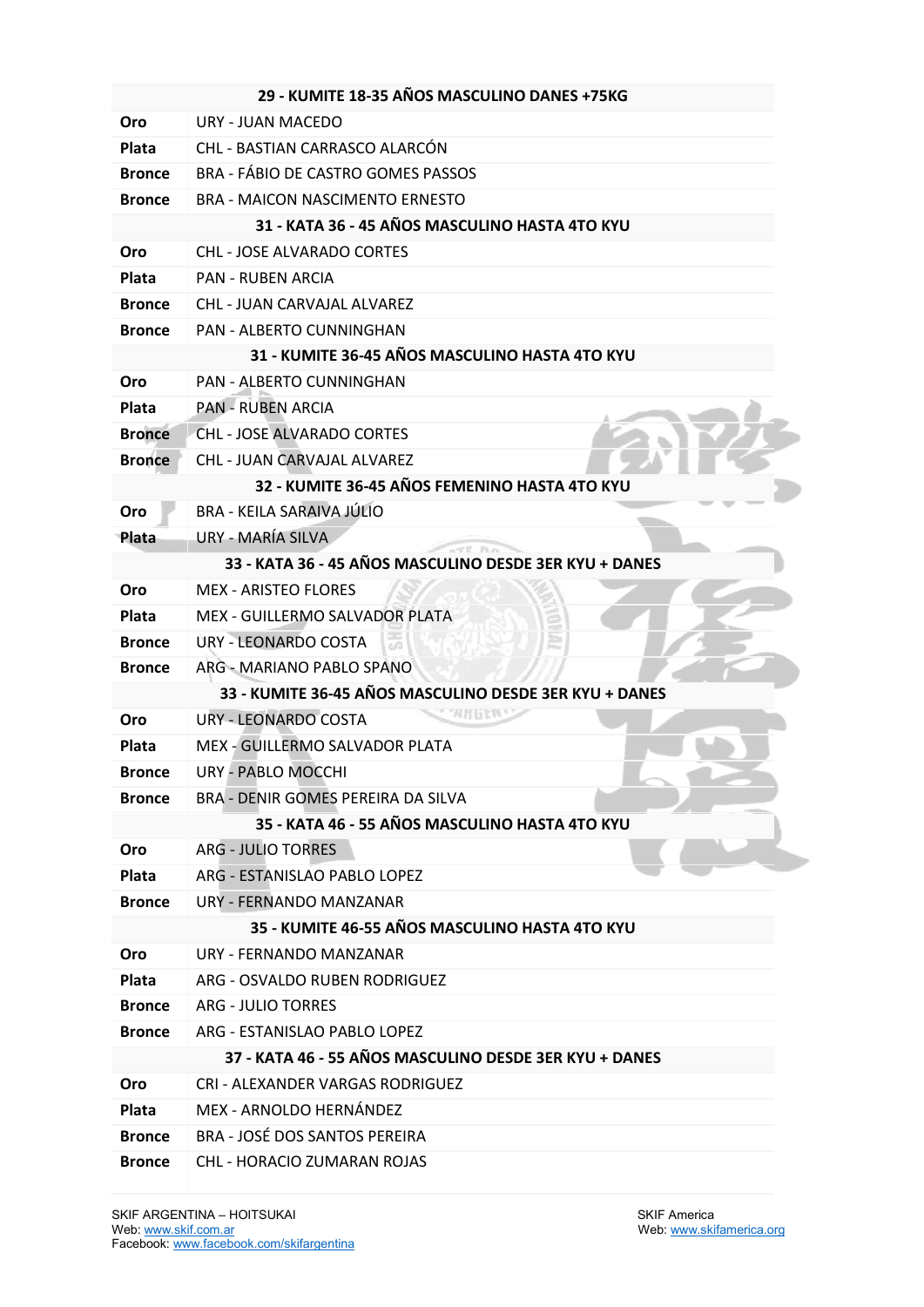|                                                                 | 37 - KUMITE 46-55 AÑOS MASCULINO DESDE 3ER KYU + DANES        |  |  |
|-----------------------------------------------------------------|---------------------------------------------------------------|--|--|
| Oro                                                             | BRA - JOSÉ DOS SANTOS PEREIRA                                 |  |  |
| Plata                                                           | URY - PABLO ALVARIÑO                                          |  |  |
| <b>Bronce</b>                                                   | <b>BRA - JUBIRACI JESUS DA SILVA</b>                          |  |  |
| <b>Bronce</b>                                                   | MEX - ARNOLDO HERNÁNDEZ                                       |  |  |
|                                                                 | 38 - KATA 46 - 55 AÑOS FEMENINO DESDE 3ER KYU + DANES         |  |  |
| <b>Oro</b>                                                      | <b>CHL - MONICA PEREZ OBREQUE</b>                             |  |  |
| Plata                                                           | URY - LILIANA SEQUEIRA                                        |  |  |
|                                                                 | 38 - KUMITE 46-55 AÑOS FEMENINO DESDE 3ER KYU + DANES         |  |  |
| Oro                                                             | URY - LILIANA SEQUEIRA                                        |  |  |
| Plata                                                           | <b>CHL - MONICA PEREZ OBREQUE</b>                             |  |  |
|                                                                 | 39 - KATA 56 AÑOS EN ADELANTE MASCULINO HASTA 4 KYU           |  |  |
| Oro                                                             | URY - VICTOR HUGO JURADO                                      |  |  |
| Plata                                                           | <b>ARG - ALBERTO SOZZI</b>                                    |  |  |
|                                                                 | 39 - KUMITE 56 AÑOS EN ADELANTE MASCULINO HASTA 4TO KYU       |  |  |
| Oro                                                             | URY - VICTOR HUGO JURADO                                      |  |  |
| Plata                                                           | <b>ARG - ALBERTO SOZZI</b>                                    |  |  |
|                                                                 | 41 - KATA 56 AÑOS EN ADELANTE MASCULINO DESDE 3ER KYU + DANES |  |  |
| Oro                                                             | CHL - HERNAN BELTRAN SILVA                                    |  |  |
| Plata                                                           | BRA - PAULO ROBERTO DE SOUZA SANTOS                           |  |  |
| <b>Bronce</b>                                                   | <b>URY - ALEX ACOSTA</b>                                      |  |  |
| <b>Bronce</b>                                                   | ARG - RODOLFO MAURO CARRIZO                                   |  |  |
| 41 - KUMITE 56 AÑOS EN ADELANTE MASCULINO DESDE 3ER KYU + DANES |                                                               |  |  |
| Oro                                                             | URY - DANIEL GANDARO                                          |  |  |
| <b>Plata</b>                                                    | <b>CHL - HERNAN BELTRAN SILVA</b>                             |  |  |
| <b>Bronce</b>                                                   | <b>URY - ALEX ACOSTA</b>                                      |  |  |
| <b>Bronce</b>                                                   | URY - ALVARO CARZOLIO                                         |  |  |
|                                                                 | 43 - KATA EQUIPO MASCULINO                                    |  |  |
| Oro                                                             | CHL - CHILE                                                   |  |  |
| Plata                                                           | <b>BRA - BRASIL</b>                                           |  |  |
| <b>Bronce</b>                                                   | <b>MEX - MEXICO</b>                                           |  |  |
|                                                                 | 43 - KUMITE EQUIPO MASCULINO 5 COMPETIDORES HASTA 45 AÑOS     |  |  |
| <b>Oro</b>                                                      | <b>URY - URUGUAY</b>                                          |  |  |
| Plata                                                           | <b>MEX - MEXICO</b>                                           |  |  |
| <b>Bronce</b>                                                   | ARG - ARGENTINA                                               |  |  |
| <b>Bronce</b>                                                   | <b>CHL - CHILE</b>                                            |  |  |
|                                                                 | 44 - KATA EQUIPO FEMENINO                                     |  |  |
| Oro                                                             | <b>COL - COLOMBIA</b>                                         |  |  |
| Plata                                                           | PAN - PANAMÁ                                                  |  |  |
| <b>Bronce</b>                                                   | <b>CHL - CHILE</b>                                            |  |  |
| <b>Bronce</b>                                                   | <b>BRA-BRASIL</b>                                             |  |  |